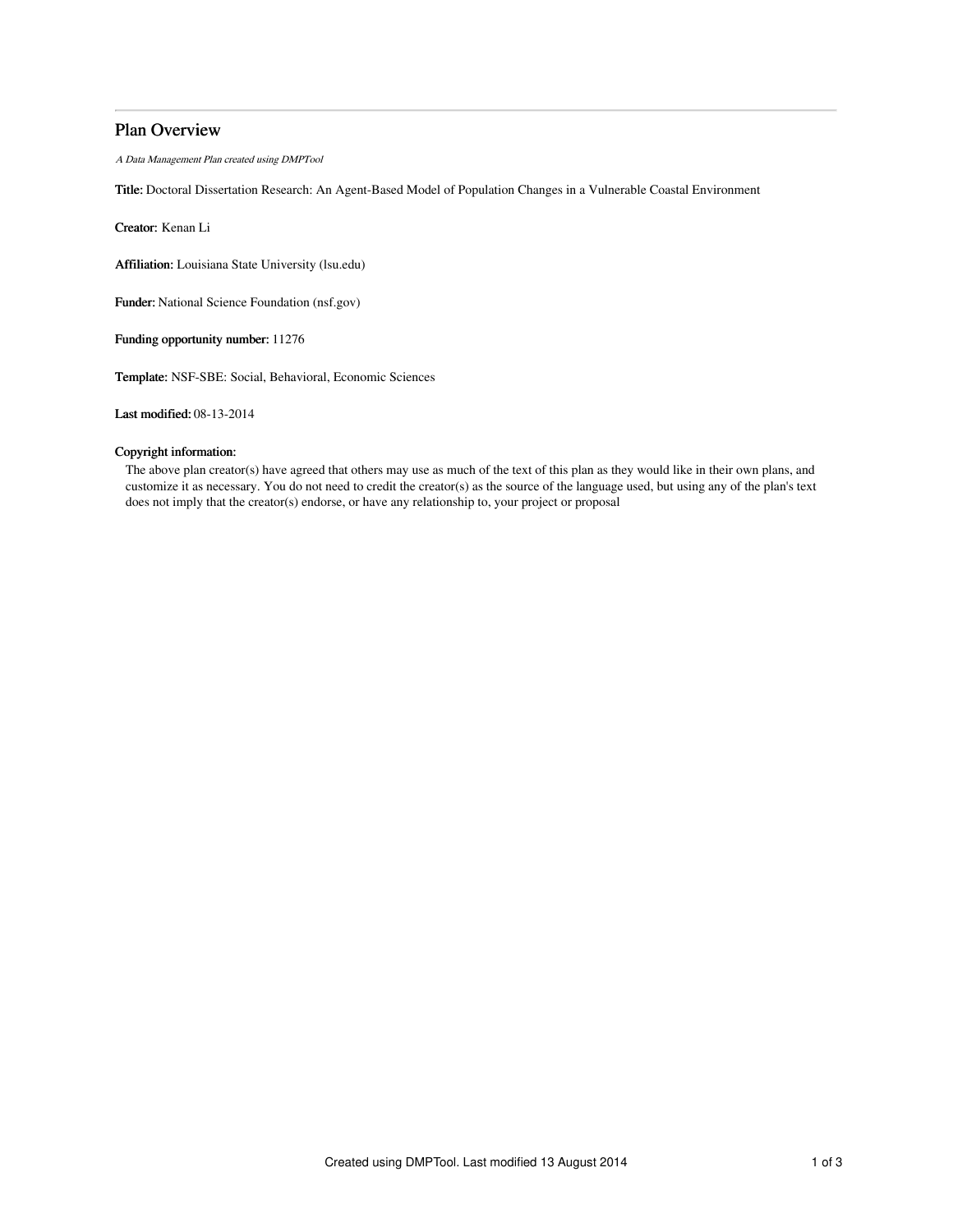# Doctoral Dissertation Research: An Agent-Based Model of Population Changes in a Vulnerable Coastal Environment

## Roles and responsibilities

#### The Data Management Plan should outline the rights and obligations of all parties as to their roles and responsibilities in the management and retention of research data. It must also consider changes to roles and responsibilities that will occur should a principal investigator or co-PI leave the institution.

For the proposed research, Nina Lam will take the lead and responsibility for coordinating and ensuring data storage and access. However, Kenan Li will also be involved in managing, storing, and disseminating the results of the project. Both of them will be responsible for checking that the plan is being followed. Should the co-PI leave the Louisiana State University, Nina Lam will take the responsibility for the storage and access of data directly acquired by the leaving co-PI, and transferring responsibility for the data to other lab personnel,

### Expected data

#### The Data Management Plan should describe the types of data, samples, physical collections, software, curriculum materials, and other materials to be produced in the course of the project. It should then describe the expected types of data to be retained.

This project will obtain three types of data: (1) coastal hazard data, including the beginning date, ending date, hazard type, and the caused property damages by hazard event; (2) GIS shape files and data (e.g. digital boundary, elevation) and remote sensing imagery; (3) social-economic and demographic data by geographic units of county or zip code. All these data will be re-distributed into the 1km by 1km grid through areal interpolation. A total storage demand of 5 TB is anticipated at the Louisiana State University.

#### Period of data retention

SBE is committed to timely and rapid data distribution. However, it recognizes that types of data can vary widely and that acceptable norms also vary by scientific discipline. It is strongly committed, however, to the underlying principle of timely access, and applicants should address how this will be met in their DMP statement. Data will be maintained on our groups' public web server for a minimum of three years after the conclusion of the award or public release, whichever comes later. From experience, we expect this period to extend to eight years

## Data format and dissemination

The Data Management Plan should describe data formats, media, and dissemination approaches that will be used to make data and metadata available to others. Policies for public access and sharing should be described, including provisions for appropriate protection of privacy, confidentiality, security, intellectual property, or other rights or requirements. Research centers and major partnerships with industry or other user communities must also address how data are to be shared and managed with partners, center members, and other major stakeholder.

- 1. We will use the ArcGIS FGDC (Federal Geographic Data Committee) metadata standard as a means to organize the original datasets acquired from different sources. The metadata standard is a description of the dataset; it includes information such as the date when the data were generated, the location of the samples in terms of latitude and longitude, and the person to contact for access. Some brief descriptions of the data, keywords, and publications relate to the data will also be included. The spatial locational information included will enable (spatially enable) the mapping of the dataset as a point locator on the study area map to be made available on the project website. By doing so, we make the data discoverable, which is the first step towards making the data *accessible* and usable.
- 2. Although all the data were obtained from the publicly available sources, the data will further be processed for the research, such as areal interpolation, re-aggregation, redistribution, re-organized, and some statistics calculation. Thus, all the refined datasets will be archived using the same ArcGIS FGDC metadata standard, and stored in our web server and backed up in two other computers. For the modified or re-organized data, the original source, data quality, and the date of acquisition will be documented. These datasets will be made publicly available through our project website.
- 3. In the process of the simulation, new dataset will be generated from time to time, such as population changes prediction, assessment of the local resilience, and so on. All these simulation results will be documented and input into ArcGIS, under the same metadata standard (FGDC).
- 4. A web app is already being developed and tested for the dissemination, which will allow the end user directly querying and downloading the data from our ArcGIS Server.

#### Data storage and preservation of access

#### The Data Management Plan should describe physical and cyber resources and facilities that will be used for the effective preservation and storage of research data. These can include third party facilities and repositories.

As previously mentioned, data and codes developed during this research will be stored on both the PIs' groups' local server and at least one back-up machine. At the end of the project, the links for all the key datasets generated from the project will be posted on our website hosted by our own server. Research publications and other findings will be included and linked, thus the result of this data management plan would be a straightforward web-based GIS that can be accessible by researchers, students, stakeholders and the public.

## Additional possible data management requirements

More stringent data management requirements may be specified in particular NSF solicitations or result from local policies and best practices at the PI's home institution.